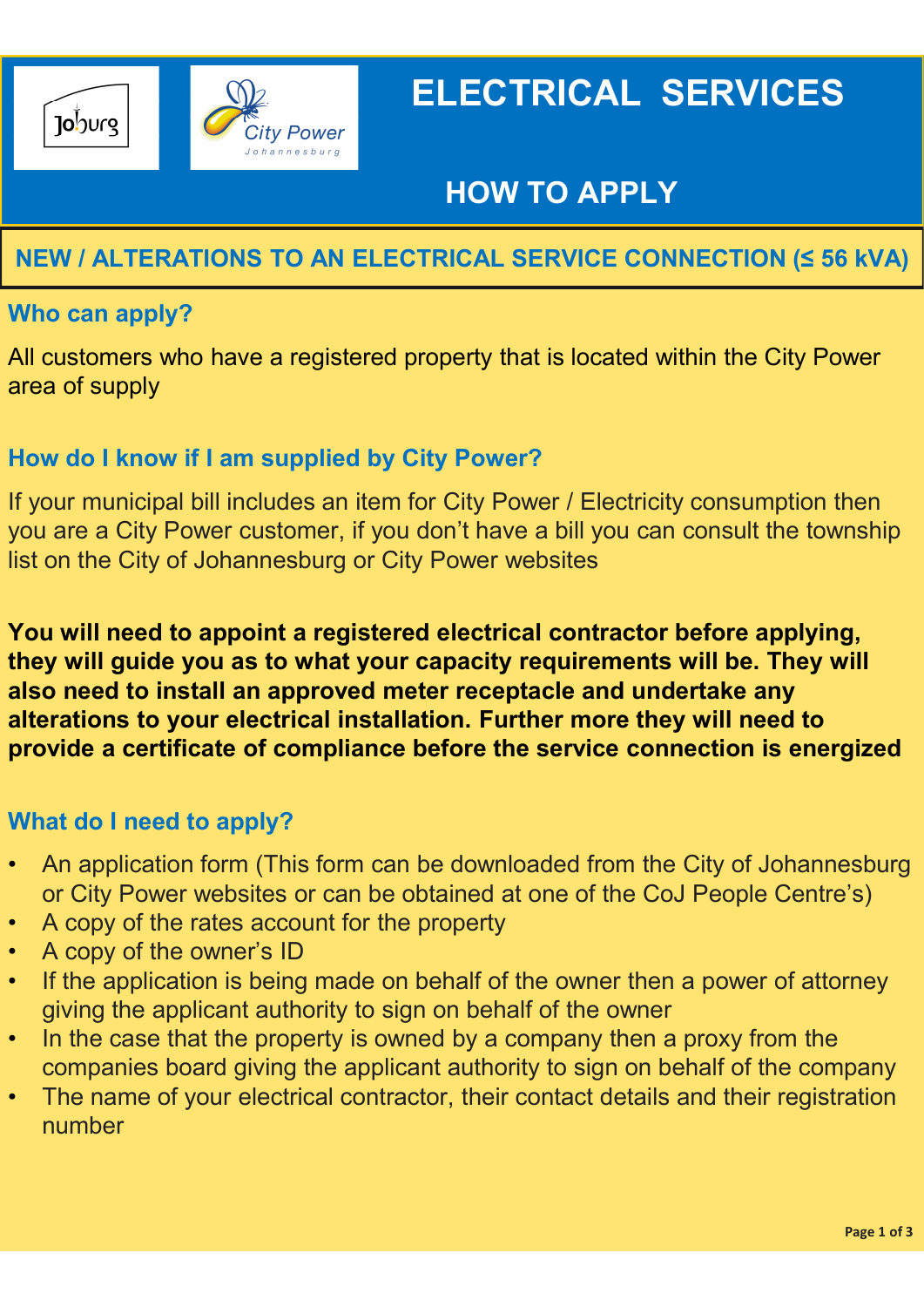

# ELECTRICAL SERVICES

## HOW TO APPLY

### NEW / ALTERATIONS TO AN ELECTRICAL SERVICE CONNECTION (≤ 56 kVA)

#### How do I apply?

You need to fill in the application form and then take it along with the documents listed above to one of the City of Johannesburg People Centre's. The customer services agent will capture the application and provide you with a notification number, this is the number you should use if any queries are made regarding this application 1. The application form and then take it along<br>
2. You need to fill in the application form and then take it along<br>
2. Initial dabove to one of the City of Johannesburg People Centr<br>
2. The application<br>
2. The application 1. If any information is missing they will request it via the Customer is missing above to one of the City of Johannesburg People Centre's. The customer services agent will capture the application and provide you with a no Musted above to one of the City of Johannesburg People Centre's. The customer<br>services agent will capture the application and provide you with a notification<br>number, this is the number you should use if any queries are mad

#### What happens after the application has been captured?

- 1. The application will be electronically sent to City Power's Network and Services Planning department.
- 
- 
- notification implication<br>1. The application will be electronically sent to City Power's Network and Services<br>1. The application will be electronically sent to City Power's Network and Services<br>1. The application will be assed by a Plan
- been done
- 1. The application will be electronically sent to City Power's Network and Services<br>
Planning department.<br>
2. The application will be assed by a Planner<br>
3. If any information is missing they will request it via the Custom quotation, get the tax invoice and make payment
- 1. The application will be assed by a Planner<br>
2. The application will be assed by a Planner<br>
3. If any information is missing they will request it via the Customer Services Agent<br>
4. When all the information has been rece notification to the Project Manager who will assign a contractor to undertake the installation